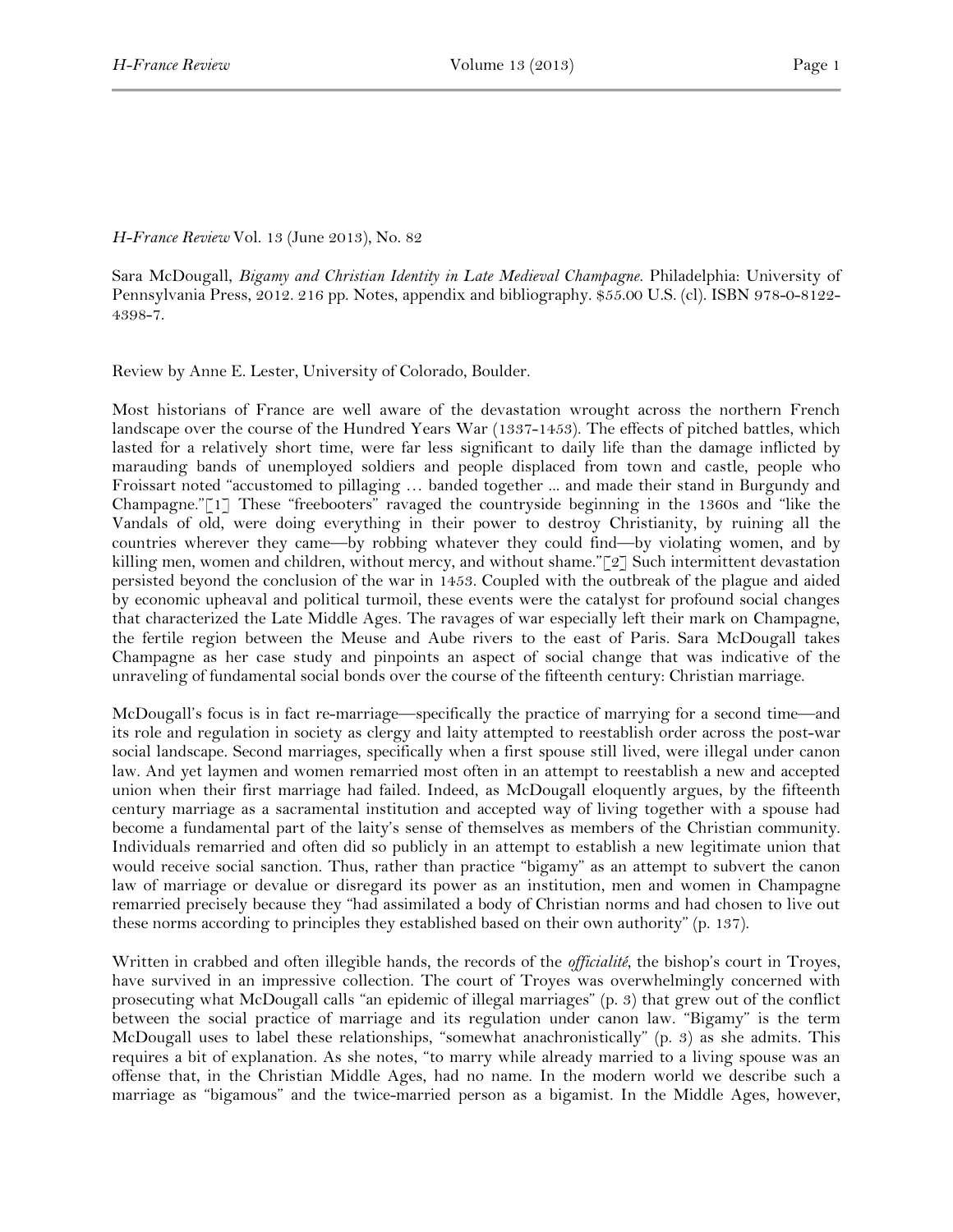"bigamy was a term used to describe any manner of remarriage, both those marriages made following the death of a spouse and also marriages contracted while a first spouse lived" (pp. 21-22). Hostiensis, the thirteenth-century canonist, would come to distinguish between "true" bigamy and "interpretive" bigamy, that is, a second marriage following a spouse's death or an annulment. The semantic range of the term in the medieval period was much broader for reasons grounded in Christian theology and exegesis. Marriage was a metaphor for the union between Christ and the Church, and as such, to contract a second marriage was to flout that sacred union.

In this book, McDougall uses the term "bigamy" as shorthand for a more complex medieval phenomenon. To most modern readers bigamy implies marriage to two persons at the same time, but more than that, a sense that a bigamous family is constructed where, typically, a man and two wives would cohabit and raise a family, or where a spouse would choose to maintain two wives at the same time living a kind of double or clandestine second life. Yet, in almost every case, this is not what occurred in the examples McDougall considers. In that sense the term may be a bit specious even if its use in the title is meant to provoke contemporary debates about the nature of marriage, especially Christian marriage. The author does address this and makes a strong case for using the word: "[first] because the behavior ... described [in the cases] most closely resembles the crime of bigamy as we understand it today. Second, linking the legal and illegal forms of remarriage in using the term makes an important point: while these two methods of marrying were two very different things with two very different consequences, they were inherently linked" (p. 24). Finally, she argues that the term bigamy (presumably with its negative modern associations) also connotes hostility toward remarriage that she sees as part of a broader medieval perspective on the practice. In short, there is a multi-layered argument imbedded in the use of this term that all readers should be aware of as they proceed.

McDougall reads her *officialité* records in a detailed and analytic fashion to produce a kind of historical sociology of medieval bigamy. The book unfolds over the course of five chapters and includes a short appendix of transcribed selected cases from the registers that offer the reader a sense of the stories that make up this archive. Following a short introduction that describes the book's organization, the first chapter is a conceptual overview of marriage and remarriage in late medieval law, theology and culture. McDougall ranges widely here, touching on the history of clandestine marriages, consanguine marriages, public rituals of marriage, and the value placed on monogamy. (This section includes her defense of the term bigamy.) Most second marriages in medieval Europe from the late twelfth century onward were undertaken in part on the assumption that one's first spouse had died and in turn that a new union could be contracted legitimately. Increasingly, however, the church moved to place stricter requirements for proof of a spouse's death. During the period of the crusades this was tremendously difficult, and spouses who had been long absent could, and occasionally did, reappear. Such scenarios were the subject of popular romances like Gautier d'Arras's "Ille et Galeron." Late twelfth-century popes cautioned abandoned wives not to remarry unless there was "complete certainty," and by 1187 "certain news" (full proof) of a husband's death. Such proof included the sworn testimony of two witnesses to the death, or better yet, documentary evidence. By the fifteenth century such proofs were less stringent, but they were still required for remarriage. If one failed to produce proof of this nature after contracting a second marriage, the punishments meted out by the court of Troyes were severe: public ridicule on the ladder of the scaffold in front of the cathedral and long terms of confinement in the bishop's prison. Only the papal penitentiary had requirements that were this strict and punishments that were as harsh for the crime of bigamy.

Out of the hundreds of men and women who appear in the registers suspected of illegal relationships, about "a hundred or so cases … stand out" (p. 45) for the detailed nature of their transcription and because of the punishments imposed. The two chapters that follow, "Bigamous Husbands" and "Abandoned Wives," introduce these men and women. Together these chapters form a gendered pair and present two different sides of the practice and patterns of remarrying. Both chapters maintain the same organization: a careful analysis of the case records followed by a contextualizing section where the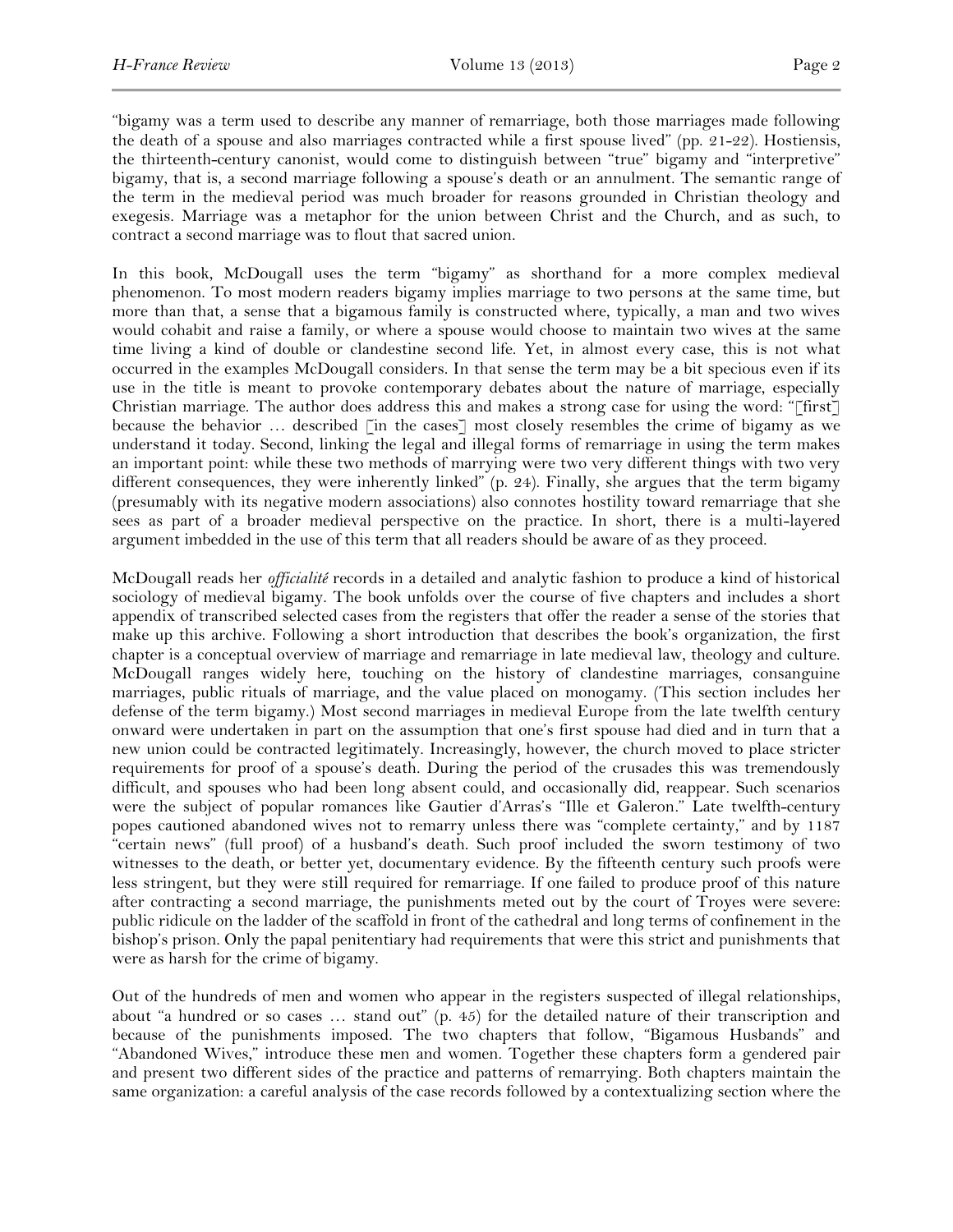author reads her sources in relation to sermons, romances, and didactic literature. While she laments that these texts do not allow for detailed prosopographies, each case illuminates the social dynamics of the community and the notable mobility of men and women during the fourteenth and fifteenth centuries.

Most individuals who appeared before the court were from middling bourgeois families, or were lesser artisans and laborers. People often traveled within the diocese and contracted second marriages in towns and hamlets where they resettled, thus in most cases beginning again, apart from a still-living first spouse. Most marriages that McDougall described—first and second—lasted for a number of years, that is, long enough to understand true compatibility or not, and for public acceptance of the new union. Far more men were prosecuted for bigamy than women. Of the total cases the author considers closely, nineteen concern men and only one a woman. Likewise, men were punished far more harshly and publicly for this crime than were women. As such, the prosecution of bigamy was gendered to reflect the fact that the Church understood the husband to be the moral head of a household. If his marriage failed or fell apart, it was his responsibility to repair it or to control his wife so as to restore the union. In practice, when first wives were abandoned, both spouses would claim widowed status.

Chapters four and five, "Why Commit Bigamy?" and "Why Prosecute Bigamy?" offer a paired argument. The reasons for marrying a second time were myriad and complex. McDougall identifies three major factors: romantic attachments, financial incentives, and the hope of a new life. Likewise, marriages broke apart mostly for very personal reasons, because of "rancor" (p. 101) between spouses, accusations or proof of adultery, and sometimes "on account of the war" (p. 105). In this way, bigamy "took place because people practiced 'self-divorce', or a 'de-facto' divorce, rather than appealing to the courts for an annulment when their marriages fell apart" (p. 99). But, more importantly, they sought to remarry rather than simply live with a new partner because a clerically sanctioned and publicly recognized marriage mattered a great deal to these men and women who took considerable risks to contract a marriage to the spouse of their choice.

To understand why bigamy was prosecuted, McDougall smartly unpacks the background and theological training of the bishops of Troyes and their officials, that is, the men responsible for defining bigamy in its medieval guise and identifying those guilty of its practice. It was the men of the bishop's court who, in the wake of the chaos of the Hundred Years' War, sought to impose order "upon a desperately disordered society" (p. 114). In this sense, through the prosecution of bigamy, the court itself became an agent of social and moral reform. Most of these officials had been trained in theology or canon law at Paris or Orléans, and they were most active between 1423 and 1468, when the registers swell with exemplary marriage cases. Here McDougall is especially good at reading these texts closely, and she makes an important and sensitive argument about the power of the theological and moral rhetoric the officials employed. Those who committed bigamy "vilified the state of marriage," and demonstrated contempt "for the people of the holy church militant" or "for the statutes of the Holy Fathers" (p. 127-8). Some were accused of acting at the "instigation of the devil" (p. 128). All of this was a language used to signal the right Christian moral order and condemn those who deviated from it. McDougall sees this as the product of a kind of "moral panic" which was itself a "response to the horrors and disorder of the Hundred Years' War" (p. 133).

I confess that I was skeptical when I read the title of the concluding chapter, "Christian Identity at the End of the Middle Ages." The term "identity" has been used so often in recent scholarship to mean so many things that its analytic value is not always clear. This is not the case with McDougall's conclusion. She shows persuasively that marriage—and remarriage especially—was profoundly a matter of Christian identity by the mid-fifteenth century. It marked out one's membership within a public Christian order. Although more comparative analysis could have suggested how Christian marriage was understood in relation to Jewish and Muslim (or even heretical) marriage, the term in this narrower context holds. Membership within the "order of matrimony" had two sides: that practiced by a laity